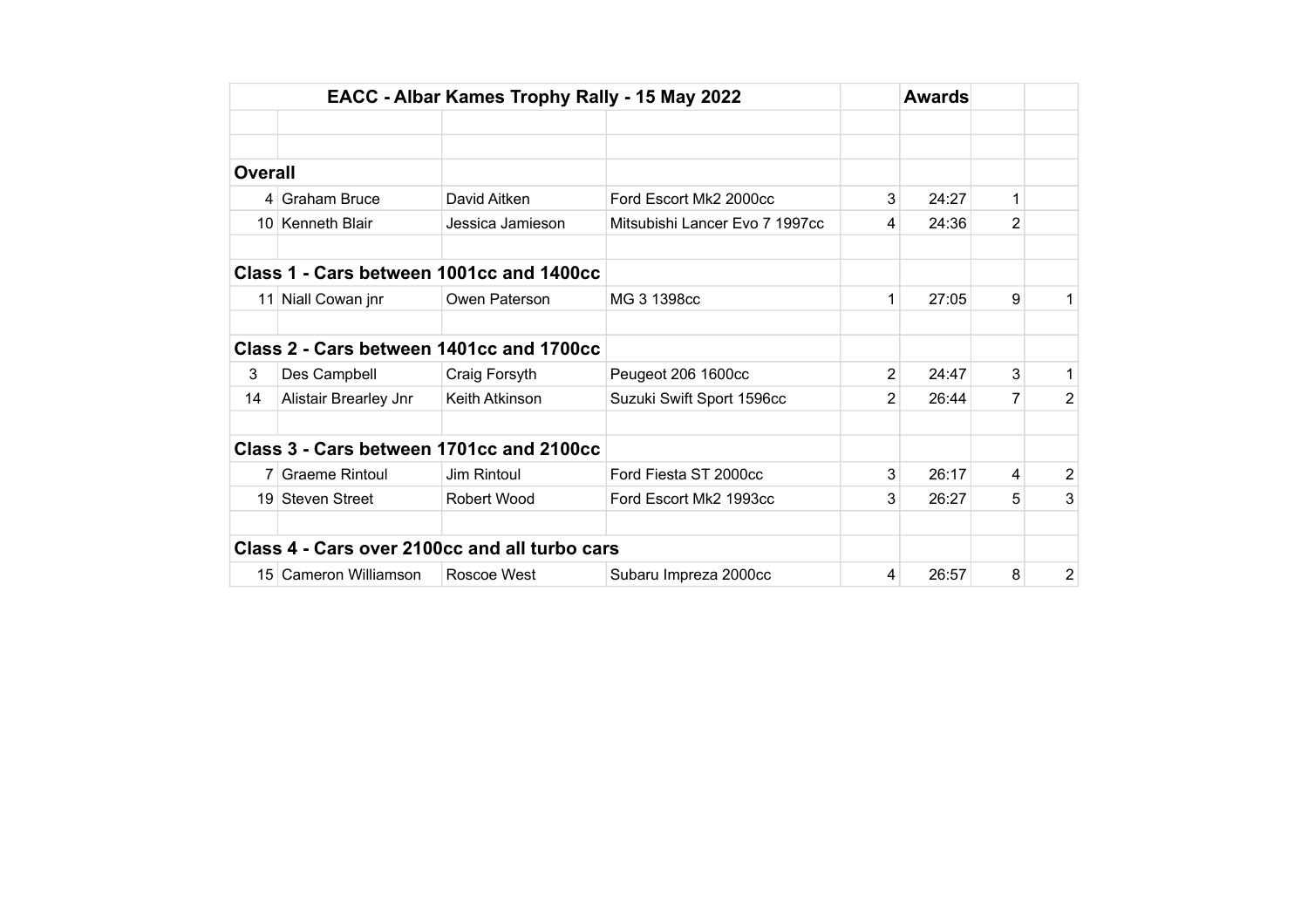|    | <b>East Ayrshire Car Club</b>     |                        | Albar Kames Trophy Rally 2022 supported by Lochlie Construction Group   |                                                                         |      |  |  |  |  |                                                                                 |  |  |  | 15 May 2022 |  |  |                                                                            |  |             |             |                |                   |
|----|-----------------------------------|------------------------|-------------------------------------------------------------------------|-------------------------------------------------------------------------|------|--|--|--|--|---------------------------------------------------------------------------------|--|--|--|-------------|--|--|----------------------------------------------------------------------------|--|-------------|-------------|----------------|-------------------|
|    |                                   |                        | Results Final at 18:15 on 15 May 2022 and signed by Michael Riddick CoC |                                                                         |      |  |  |  |  |                                                                                 |  |  |  |             |  |  |                                                                            |  |             |             |                |                   |
| No | <b>Driver</b>                     | Co-driver              | Car                                                                     | Class SS1 SS2 SS3 SS4 SS5 SS6 SS7 SS8 SS9 SS10 SS11 SS12 SS13 SS14 SS15 |      |  |  |  |  |                                                                                 |  |  |  |             |  |  |                                                                            |  |             | Other Total |                | <b>OAII Class</b> |
|    | 4 Graham Bruce                    | David Aitken           | Ford Escort Mk2 2000cc                                                  | 3                                                                       |      |  |  |  |  | 1:38 1:36 1:38 1:36 1:35 1:32 1:27 1:25 1:46 1:44 1:36 1:35 1:44 1:44 1:51      |  |  |  |             |  |  |                                                                            |  |             | 24:27       |                | $\overline{1}$    |
|    | 10 Kenneth Blair                  | Jessica Jamieson       | Mitsubishi Lancer Evo 7 1997cc                                          | $\overline{4}$                                                          |      |  |  |  |  | 1:40 1:37 1:39 1:36 1:37 1:32 1:25 1:25 1:46 1:44 1:38 1:36 1:44 1:44 1:53      |  |  |  |             |  |  |                                                                            |  |             | 24:36       | $\overline{2}$ | $\overline{1}$    |
|    | 3 Des Campbell                    | Craig Forsyth          | Peugeot 206 1600cc                                                      | 2                                                                       |      |  |  |  |  | 1:36 1:34 1:39 1:38 1:37 1:36 1:28 1:27 1:46 1:46 1:39 1:37 1:46 1:45 1:53      |  |  |  |             |  |  |                                                                            |  |             | 24:47       | 3              | $\overline{1}$    |
|    | 7 Graeme Rintoul                  | Jim Rintoul            | Ford Fiesta ST 2000cc                                                   | 3                                                                       |      |  |  |  |  | 1:45 1:40 1:44 1:45 1:43 1:40 1:32 1:31 1:55 1:53 1:45 1:42 1:51 1:51 2:00      |  |  |  |             |  |  |                                                                            |  |             | 26:17       |                | $\overline{2}$    |
|    | 19 Steven Street                  | Robert Wood            | Ford Escort Mk2 1993cc                                                  | 3                                                                       |      |  |  |  |  | 1:50 1:42 1:46 1:45 1:40 1:39 1:32 1:31 1:55 1:54 1:44 1:43 1:51 1:53 2:02      |  |  |  |             |  |  |                                                                            |  |             | 26:27       | 5              | 3                 |
|    | 8 Duncan Ferguson                 | Alex Murphy            | Ford Escort BDG 1975cc                                                  | 3                                                                       |      |  |  |  |  | 1:51 1:45 1:51 1:46 1:43 1:41 1:32 1:32 1:54 1:50 1:44 1:41 1:52 1:52 1:58      |  |  |  |             |  |  |                                                                            |  |             | 26:32       | 6              | 4                 |
|    | 14 Alistair Brearley Jnr          | Keith Atkinson         | Suzuki Swift Sport 1596cc                                               | $\overline{2}$                                                          |      |  |  |  |  | 2:07 1:45 1:48 1:47 1:42 1:41 1:32 1:31 1:54 1:54 1:43 1:42 1:50 1:50 1:58      |  |  |  |             |  |  |                                                                            |  |             | 26:44       | $\overline{7}$ | $\overline{2}$    |
|    | 15 Cameron Williamson Roscoe West |                        | Subaru Impreza 2000cc                                                   | 4                                                                       |      |  |  |  |  |                                                                                 |  |  |  |             |  |  | 1:46 1:42 1:51 1:44 1:48 1:42 1:34 1:32 2:04 1:55 1:47 1:44 1:53 1:53 2:02 |  |             | 26:57       | 8              | $\overline{2}$    |
|    | 11 Niall Cowan jnr                | Owen Paterson          | MG 3 1398cc                                                             | 1                                                                       |      |  |  |  |  | 1:47 1:45 1:47 1:47 1:47 1:44 1:42 1:35 1:34 1:56 1:58 1:47 1:47 1:56 1:56 2:04 |  |  |  |             |  |  |                                                                            |  |             | 27:05       | 9              | $\overline{1}$    |
|    | 16 James Wilson                   | lan Wilson             | <b>MG ZR 1400cc</b>                                                     | -1                                                                      |      |  |  |  |  | 1:49 1:45 1:49 1:50 1:45 1:43 1:36 1:35 1:58 1:59 1:48 1:48 1:56 1:55 2:21      |  |  |  |             |  |  |                                                                            |  |             | 27:37       | 10             | $\overline{2}$    |
|    | 9 Drew Barker                     | Shona Hale             | Vauxhall Astra 1800cc                                                   | 3                                                                       |      |  |  |  |  | 1:55 1:50 1:50 1:50 1:48 1:46 1:39 1:37 2:03 2:00 1:51 1:50 2:02 2:00 2:06      |  |  |  |             |  |  |                                                                            |  |             | 28:07       | 11             | 5                 |
|    | 21 Mark Runciman                  | Alan Edwards           | BMW 318ti Compact 1950cc                                                | 3                                                                       |      |  |  |  |  | 2:00 1:47 1:56 1:50 1:46 1:45 1:39 1:41 2:02 2:02 1:50 1:50 2:00 1:58 2:09      |  |  |  |             |  |  |                                                                            |  |             | 28:15       | 12             | 6                 |
|    | 6 Ross Pringle                    | <b>Thomas Purvin</b>   | Vauxhall Corsa 1598cc                                                   | $\overline{2}$                                                          |      |  |  |  |  | 1:39 1:35 1:35 5:00 1:36 1:36 1:26 1:26 1:47 1:47 1:38 1:37 1:47 1:46 2:02      |  |  |  |             |  |  |                                                                            |  |             | 28:17       | 13             | 3                 |
|    | 18 Colin Blake                    | Pauline Blake          | BMW Mini 1599cc                                                         | 2                                                                       |      |  |  |  |  | 1:52 1:56 1:53 1:51 1:53 1:47 1:41 1:40 2:05 2:20 1:53 1:52 2:01 1:58 2:08      |  |  |  |             |  |  |                                                                            |  |             | 28:50       | 14             | $\overline{4}$    |
|    | 17 Ewan Murdoch                   | Paul Reid              | Ford Escort Mk2 1600cc                                                  | $\overline{2}$                                                          |      |  |  |  |  | 1:47 1:42 1:45 1:40 5:00 1:41 1:30 1:32 1:51 1:49 1:40 1:39 1:51 1:48 1:57      |  |  |  |             |  |  |                                                                            |  |             | 29:12       | 15             | 5                 |
|    | 20 Gordon Milne                   | Paul Watson            | VW Polo 1598cc                                                          | $\overline{2}$                                                          |      |  |  |  |  | 2:11 1:58 1:56 1:53 1:56 1:47 1:40 1:38 3:20 1:32 1:55 1:52 2:03 1:59 2:13      |  |  |  |             |  |  |                                                                            |  |             | 29:53       | 16             | 6                 |
|    | 12 William Paterson               | Amy McCubbin           | MG 3 1398cc                                                             | 1                                                                       |      |  |  |  |  |                                                                                 |  |  |  |             |  |  | 2:12 1:48 1:54 1:48 1:47 1:44 5:00 5:00 2:02 1:57 1:48 1:48 1:58 1:57 2:06 |  |             | 34:49       | 17             | $\mathbf{3}$      |
|    | 22 Paul Murdoch                   | Chris Mcculloch        | Ford Escort 1600cc                                                      | $\overline{2}$                                                          |      |  |  |  |  | 1:47 1:40 1:45 1:44 1:44 1:45 1:34 1:33 1:57 5:00 1:48 1:46 5:00 1:56 5:00      |  |  |  |             |  |  |                                                                            |  |             | 35:59       | 18             | $\overline{7}$    |
|    | 24 Liam Harvey                    | Chris Wareham          | Ford Fiesta Zetec S 0cc                                                 | $\overline{2}$                                                          |      |  |  |  |  | 1:54 1:46 2:00 1:54 5:00 1:50 1:53 1:35 5:00 2:02 5:00 1:45 2:04 1:56 2:01      |  |  |  |             |  |  |                                                                            |  |             | 37:40       | 19             | 8                 |
|    | 5 David McIntyre                  | Andy Brown             | Citroen C2R2 1598cc                                                     | 2                                                                       |      |  |  |  |  | 1:44 1:38 1:40 1:37 1:36 1:36 1:29 1:27 5:00 5:00 5:00 5:00 1:54 1:55 5:00      |  |  |  |             |  |  |                                                                            |  |             | 41:36       | 20             | 9                 |
|    | 1 Ross Auld                       | Erica Winning          | Ford Escort Mk2 2400cc                                                  | 4                                                                       | 1:57 |  |  |  |  |                                                                                 |  |  |  |             |  |  |                                                                            |  | F/F         | F/F         |                |                   |
|    | 2 Colin Gemmell                   | <b>Keith Fair</b>      | VW Golf 0cc                                                             | 4                                                                       |      |  |  |  |  | 1:36 1:34 1:37 1:35 1:35 1:34 1:24 1:24 1:45 5:00                               |  |  |  |             |  |  |                                                                            |  | $F/F$ $F/F$ |             |                |                   |
|    | 23 Kenny Watt                     | <b>Fraser Mccurdie</b> | Leyland Mini 1293cc                                                     | 1                                                                       |      |  |  |  |  | 1:57 1:51 1:55 1:52 1:56 1:49 1:50 1:34 2:57 5:00                               |  |  |  |             |  |  |                                                                            |  | $F/F$ $F/F$ |             |                |                   |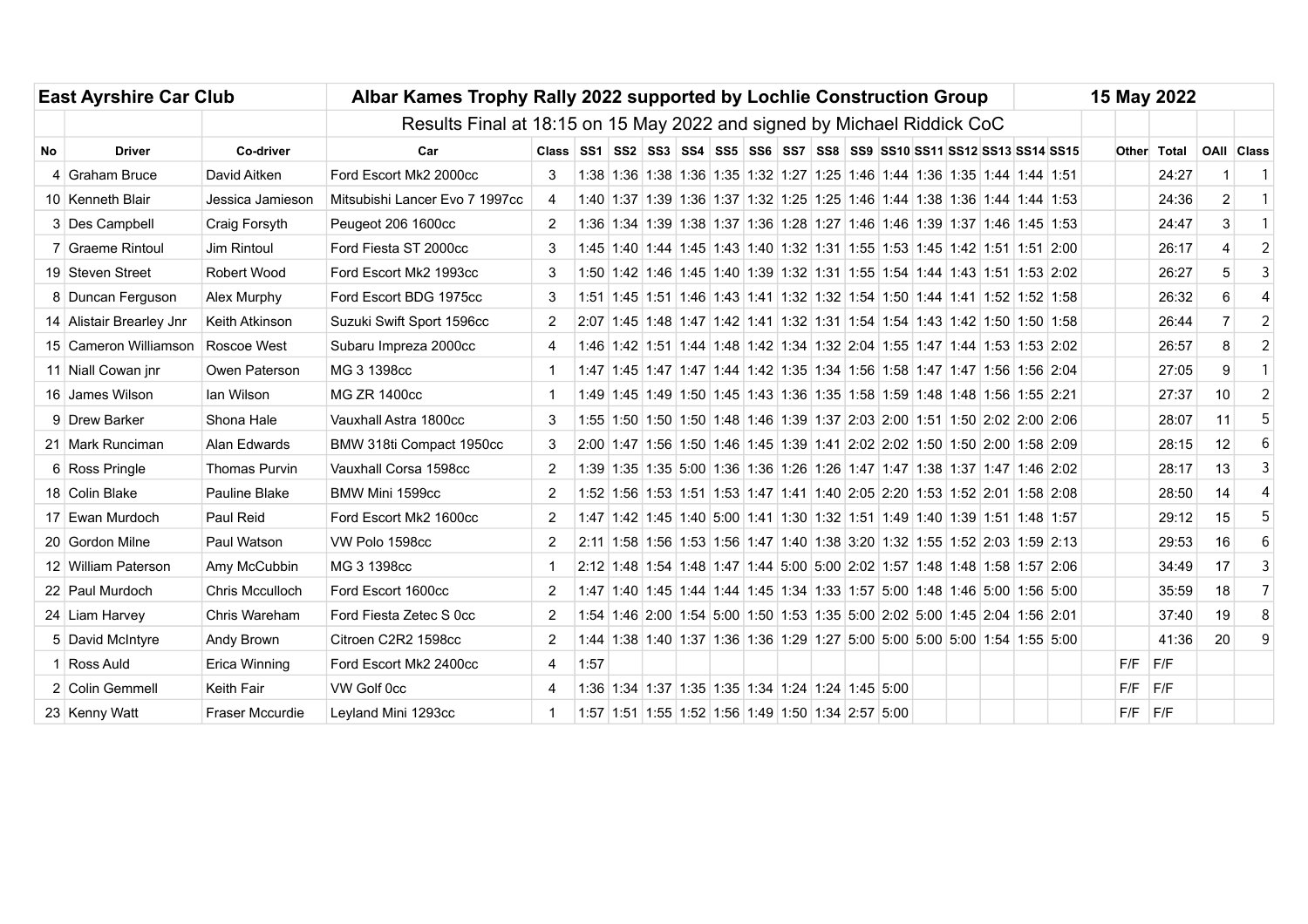|    | EACC - Albar Kames Trophy Rally - 15 May 2022 |                 | <b>Retirements</b> |                                                                                                                       |                                                            |  |  |  |  |  |  |                                                                              |     |                |
|----|-----------------------------------------------|-----------------|--------------------|-----------------------------------------------------------------------------------------------------------------------|------------------------------------------------------------|--|--|--|--|--|--|------------------------------------------------------------------------------|-----|----------------|
| No |                                               | Crew            | Class SS1          |                                                                                                                       |                                                            |  |  |  |  |  |  | SS2 SS3 SS4 SS5 SS6 SS6 SS7 SS8 SS9 SS10 SS11 SS12 SS13 SS14 SS15 SS16 Other |     | <b>Comment</b> |
|    | Ross Auld                                     | Erica Winning   |                    | 1:57                                                                                                                  |                                                            |  |  |  |  |  |  |                                                                              | F/F | <b>Gearbox</b> |
|    | 2 Colin Gemmell                               | ∣Keith Fair     |                    | $\vert 1.36 \vert 1.34 \vert 1.37 \vert 1.35 \vert 1.35 \vert 1.34 \vert 1.24 \vert 1.24 \vert 1.45 \vert 5.00 \vert$ |                                                            |  |  |  |  |  |  |                                                                              | F/F | Lost wheel     |
|    | 23 Kenny Watt                                 | Fraser Mccurdie |                    |                                                                                                                       | 1:57  1:51  1:55  1:52  1:56  1:49  1:50  1:34  2:57  5:00 |  |  |  |  |  |  |                                                                              | F/F |                |